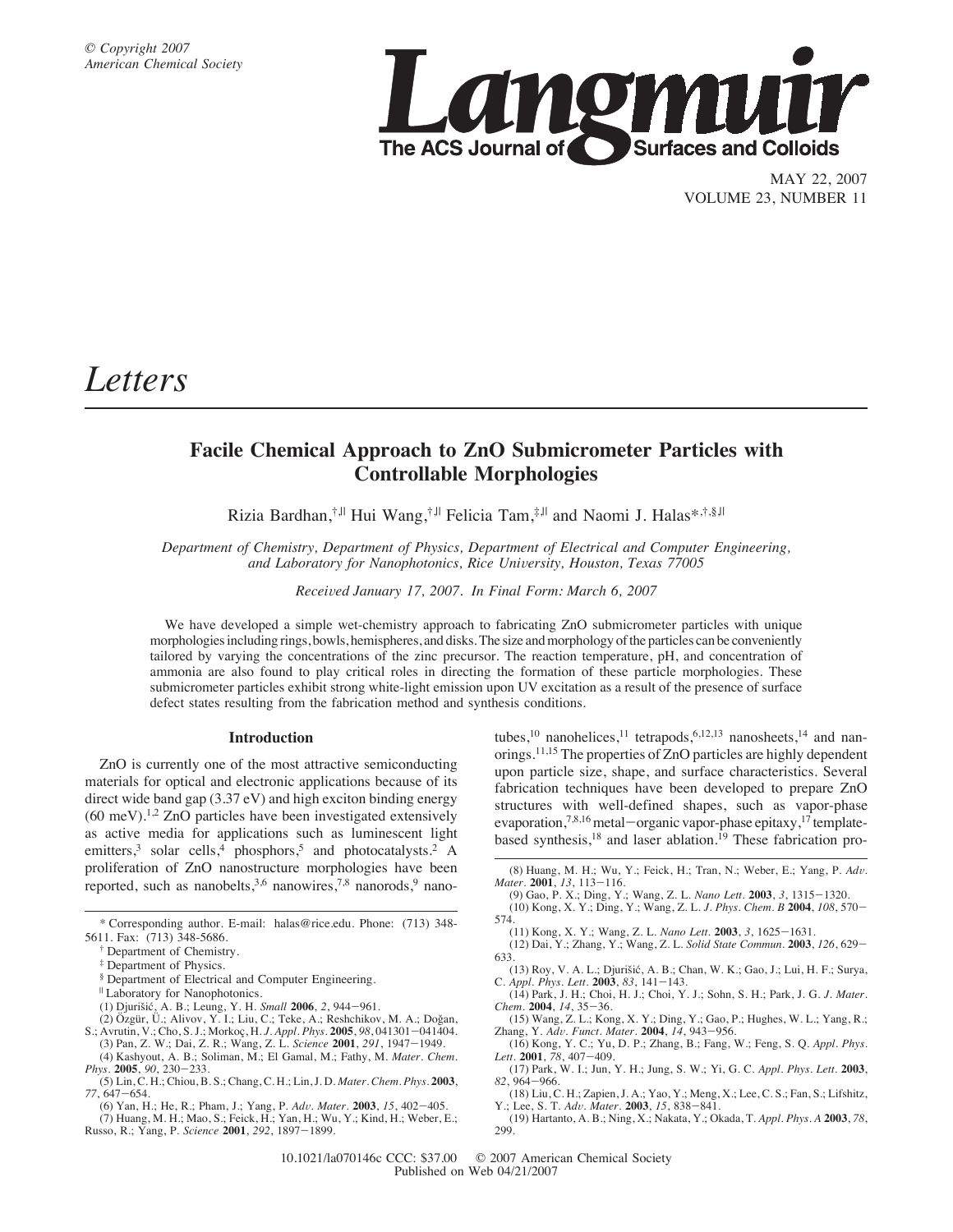cedures often require high-temperature conditions, prolonged reaction times, and specifically designed reactors. The development of wet-chemistry approaches to ZnO particles with controllable sizes and shapes is ultimately more desirable in terms of simplicity, efficiency, and low cost. $20-23$ 

ZnO is a useful and practical gain medium for solid-state UV lasers as a result of its high-quantum-efficiency photoluminescence in the UV spectral region. ZnO particles have attracted recent attention as some of the smallest lasers yet reported.<sup>6,7,24</sup> Meanwhile certain defects and impurities present in ZnO can also give rise to sub-band-gap states with strongly radiative decay channels. The broadband visible-light emission reported in such systems has been correlated with specific dopants and defect morphologies.1,25-<sup>28</sup> The sub-band-gap emission in ZnO-based materials has long been viewed as an adverse property that can be reduced by various approaches, such as annealing or placing metallic films directly adjacent to the ZnO in various device structures.29,30 However, it has been recently realized that this visible-light emission may be a potentially valuable property, rendering ZnO a promising prospective material for solid-state lighting applications.<sup>31</sup>

Here we describe a simple bottom-up approach to the selective fabrication of a series of ZnO particles with unique morphologies including rings, bowls, hemispheres, and disks of various aspect ratios. The size and morphology of the particles are systematically controlled by judiciously adjusting the concentration of the precursor, zinc acetate dihydrate, in the presence of NH4OH. The pH of the reaction mixture is also found to be critical in the formation of these well-defined shapes. The as-fabricated ZnO particles exhibit very strong broadband visible-light emission upon UV excitation, far stronger than the interband emission.

#### **Experimental Section**

**Materials.** Zinc acetate dihydrate  $(Zn(CH_3CO_2)_2 \cdot 2H_2O)$  was purchased from Sigma-Aldrich (St. Louis, MO). Ammonium hydroxide (NH4OH, 28.8%) and 200 proof ethanol were obtained from Fisher Scientific (Hampton, NH). All chemicals were used as received without further purification. Ultrapure water (18.2 MΩ resistivity) was obtained from a Milli-Q water purification system (Millipore, Billerica, MA).

**Synthesis.** ZnO rings were fabricated by heating 50 mL of 200 proof ethanol in a round-bottomed flask connected to a condenser at 60 °C. While maintaining a constant temperature, 0.005 M Zn-  $(CH_3CO_2)_2$ <sup>2</sup>H<sub>2</sub>O was introduced into the round-bottomed flask under vigorous stirring and was allowed to dissolve in the ethanol. An appropriate amount of NH4OH (2.8 wt %, pH ∼8.2) was then added, and the reaction was continued for 45 min under vigorous stirring. After the completion of the reaction, the solution was cooled to room temperature. The resulting precipitate was centrifuged and

- (24) Yang, P.; Yan, H.; Mao, S.; Russo, R. E.; Johnson, J.; Saykally, R.;
- Morris, N.; Pham, J.; He, R.; Choi, H. J. *Ad*V*. Func. Mater.* **2002**, *12*, 323-331. (25) Wang, Y. G.; Lau, S. P.; Zhang, X. H.; Lee, H. W.; Hng, H. H.; Tay, B.
- K. *J. Cryst. Growth* **2003**, *252*, 265-269.
- (26) Roy, V. A. L.; Djurišić, A. B.; Liu, H.; Zhang, X. X.; Leung, Y. H.; Xie, M. H.; Gao, J.; Lui, H. F.; Surya, C. *Appl. Phys. Lett.* **2004**, *84*, 756–758. (27) Gao, S.; Zhang, H.; Deng, R.; Wang, X.; Sun, D.; Zheng, G. *Appl. Phys.*
- *Lett.* **2006**, *89*, 1231251-1231253. (28) Foreman, J. V.; Li, J.; Peng, H.; Choi, S.; Everitt, O. H.; Liu, J. *Nano*
- *Lett.* **2006**, *6*, 1126-1130. (29) Djurišić, A. B.; Choy, W. C. H.; Roy, V. A. L.; Leung, Y. H.; Kwong,
- C. Y.; Cheah, K. W.; Gundu Rao, T. K.; Chan, W. K.; Lui, H. F.; Surya, C. *Ad*V*. Func. Mater.* **2004**, *14*, 856-864.
- (30) Lin, H. Y.; Cheng, C. L.; Chou, Y. Y.; Huang, L. L.; Chen, Y. F.; Tsen, K. T. *Opt. Express* **2006**, *14*, 2372-2379.
- (31) Sui, X. M.; Shao, C. L.; Liu, Y. C. *Appl. Phys. Lett.* **2005**, *87*, 1131151- 1131153.



**Figure 1.** Low- and high-magnification (inset) SEM micrographs and corresponding TEM images of ZnO particles fabricated by varying the concentration of the Zn precursor. (A and B) Rings  $(0.005 \text{ M})$ , (C and D) bowls  $(0.01 \text{ M})$ , (E and F) hemispheres  $(0.02 \text{ M})$ M), and (G and H) disks (0.025 M). The scale bar for all of the high-magnification SEM images is 200 nm.

washed several times and finally redispersed in 15 mL of ethanol. The ZnO bowls, hemispheres, and disks were fabricated by varying  $Zn(CH_3CO_2)$ <sup>2</sup>H<sub>2</sub>O concentration to 0.01 M, 0.02 M, and 0.025 M, respectively, while keeping the other experimental conditions the same.

**Characterization.** Scanning electron microscope (SEM) images were obtained on a Phillips FEI XL-30 environmental SEM at an acceleration voltage of 30 kV. Transmission electron microscope (TEM) micrographs were obtained using JEOL JEM-2010 TEM. Photoluminescence (PL) spectra were obtained using a JOBIN YVON UV-vis Fluorolog, with excitation at 360 nm. All of the samples prepared for PL were maintained at the same concentration using the absorbance at 372 nm measured with a UV-vis-NIR spectrophotometer. Fluorescence images were obtained using an Axioplan-2 Imaging Zeiss fluorescence microscope with a color camera (Hg, HBO 100 W lamp, and excitation filter between 340 and 380 nm). X-ray diffraction (XRD) patterns were obtained using a Rigaku Ultima II vertical  $\theta$ - $\theta$  powder diffractometer (Cu K $\alpha$ ,  $\lambda$  = 1.5418 Å).

#### **Results and Discussion**

The SEM and TEM images of the different ZnO particles fabricated by this approach are shown in Figure 1. Different morphologies can be selectively obtained by simply varying precursor concentrations within a certain pH range (Table 1). When the concentration of  $Zn(CH_3CO_2)_2$  is below 0.005 M, irregular ZnO nanoparticles are obtained (Supporting Information, Figure 1S). At 0.005 M  $Zn(CH_3CO_2)_2$ , ZnO rings with outer diameters of  $460 \pm 60$  nm and inner diameters of  $250 \pm 80$  nm

<sup>(20)</sup> Liu, B.; Zeng, H. C. *J. Am. Chem. Soc.* **2003**, *125*, 4430-4431.

<sup>(21)</sup> Pal, U.; Santiago, P. *J. Phys. Chem. B* **2005**, *109*, 15317-15321. (22) Wang, J.; Gao, L. *J. Mater. Chem.* **2003**, *13*, 2551-2554.

<sup>(23)</sup> Vayssieres, L. *Ad*V*. Mater.* **2003**, *15*, 464-466.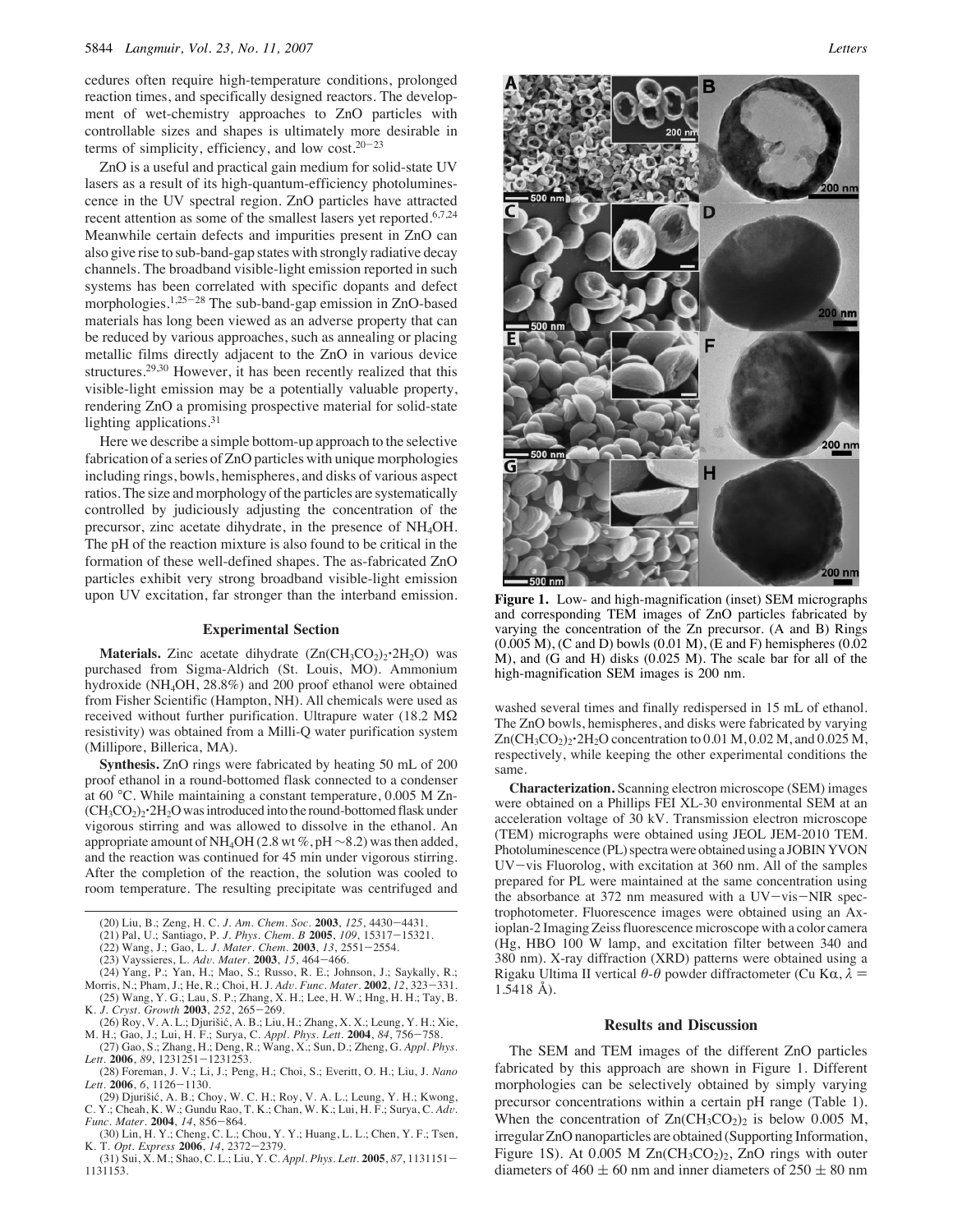**Table 1. Synthesis Parameters and Morphology of Different ZnO Structures**

| concentration of                   | pH (NH <sub>4</sub> OH 2.8%) |       |                         | size         |
|------------------------------------|------------------------------|-------|-------------------------|--------------|
| $\text{Zn}(\text{Ac})_2(\text{M})$ | initial                      | final | morphology              | (nm)         |
| 0.001                              | 4.4                          | 6.4   | irregular nanoparticles |              |
| 0.005                              | 4.2                          | 5.5   | rings                   | $460 \pm 60$ |
| 0.01                               | 4.2                          | 5.5   | bowls                   | $710 \pm 80$ |
| 0.002                              | 4.0                          | 5.5   | hemispheres             | $790 \pm 85$ |
| 0.025                              | 4.0                          | 5.5   | disks                   | $910 \pm 70$ |
| 0.04                               | 4.0                          | 6.2   | agglomerated particles  |              |
| 0.05                               | 3.9                          | 6.2   | agglomerated particles  |              |
| $0.01^a$                           | 4.3                          | 5.6   | inhomogeneous matrix    |              |
| 0.02 <sup>a</sup>                  | 4.1                          | 5.5   | inhomogeneous matrix    |              |

*<sup>a</sup>* We used KOH instead of NH4OH maintained at similar pH.

are formed (Figure 1A,B). A further increase in the concentration of the Zn precursor to 0.01 M results in submicrometer bowlshaped structures with an average size of  $710 \pm 80$  nm and an inner diameter of 260  $\pm$  50 nm (Figure 1C,D). The inset of Figure 1C shows striations along the radial direction, suggesting the preferential growth along the radius of the ZnO crystals to form this unusual structure. Submicrometer hemispheres are formed when the concentration of precursor is increased to 0.02 M (Figure 1E,F). These particles are  $790 \pm 85$  nm in diameter and clearly display a smooth outer surface but coarse inner surface with visible crystalline facets. As the concentration of  $Zn(CH_3CO_2)_2$  is further increased to 0.025 M, disklike shapes are formed (Figure 1G,H). Although increasing the precursor concentration from 0.02 to 0.025 M did not radically change the morphology of the particles, the hemispheres appeared to increase radially without a considerable change in depth, resulting in such a disklike shape. These disks (average size  $\sim$ 910 ± 70 nm) exhibit a quasihexagonal cross section (Figure 1H). At zinc acetate concentrations above 0.03 M, larger particles are formed with significant agglomeration and indefinite morphology (Supporting Information Figure 2S). Therefore, it appears that only over a limited range of  $Zn^{2+}$  concentration are the fabrication conditions appropriate for the formation of ZnO particles with these welldefined morphologies.

The crystallinity of the ZnO particles obtained at different concentrations of  $Zn$  (CH<sub>3</sub>CO<sub>2</sub>)  $_2$  was also investigated. Figure 2A shows the XRD patterns of all of the obtained morphologies rings, bowls, hemispheres, and disks. The XRD patterns exhibit sharp peaks, indicating that the particles possess large crystalline domains as well as a high degree of crystallinity. Figure 2B shows the TEM image of a submicrometer bowl and the corresponding electron diffraction (ED) pattern, revealing that the bowl structures are composed of several crystalline domains. Selected-area electron diffraction (SAED) (Figure 2B, bottom inset, area shown in circle) shows a single-crystalline domain with hexagonal wurtzite structure along the [0001] zone axis in this region. The TEM image and corresponding SAED patterns of a submicrometer ring are illustrated in Figure 2C. The two selected regions in the ring (areas shown in the circle) have crystalline domains with hexagonal wurtzite structure along the [0001] zone axis. However, the crystalline domians are oriented differently, verifying the polycrystallinity of the particles.

The growth mechanism and resulting crystal structure of these ZnO particles can be interpreted in the context of supersaturation, nucleation, Ostwald ripening, and oriented attachment.<sup>32</sup> The kinetics of crystal growth and coarsening strongly depends on the structure of the material, the surface chemistry of the particles resulting from ions in the solution, and the interface between the



**Figure 2.** Crystallographic studies of the ZnO particles obtained at different concentrations of the Zn precursor.  $(A)$  XRD patterns of (i) rings (0.005 M), (ii) bowls (0.01 M), (iii) hemispheres (0.02 M), and (iv) disks (0.025 M). (B) TEM image of a submicrometer bowl with the corresponding ED pattern (top inset) and the SAED pattern (bottom inset, area shown in circle) characteristic of these structures. (C) TEM image of a polycrystalline ring. The SAED patterns (areas shown in circles) illustrate crystalline domains along different orientations.

crystals and surrounding solution.<sup>33</sup> At a Zn precursor concentration lower than 0.005 M, an insufficient amount of solute is present to yield a supersaturated solution. At 0.005 M  $\rm Zn^{2+}$ , nucleation occurs since a supersaturated solution is achieved. The ZnO nuclei further grow by a diffusive mechanism forming primary particles.<sup>32</sup> These small crystalline primary particles subsequently aggregate through oriented attachment, forming

<sup>(32)</sup> Hu, Z.; Oskam, G.; Penn, R. L.; Pesika, N.; Searson, P. C. *J. Phys. Chem. B* **2003**, *107*, 3124-3130.

<sup>(33)</sup> Banfield, J. F.; Welch, S. A.; Zhang, H.; Ebert, T. T.; Penn, R. L. *Science* **2000**, *289*, 751-754.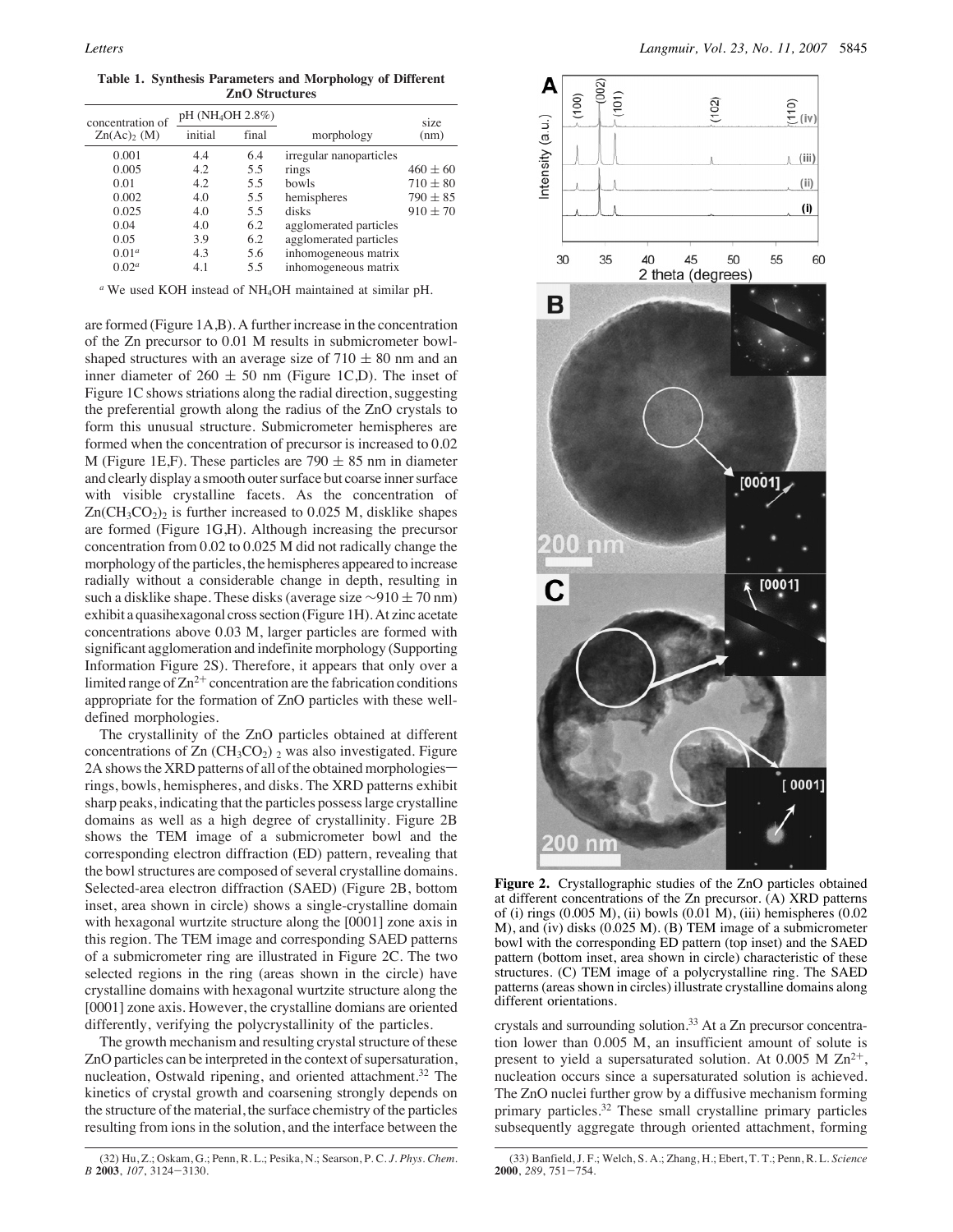**Table 2. Concentration of Ammonia and Morphology of ZnO Structures**

|                                  | pH of reaction                   |                         |                                                                                                  |
|----------------------------------|----------------------------------|-------------------------|--------------------------------------------------------------------------------------------------|
| $NH_4OH$ wt %                    | initial                          | final                   | morphology                                                                                       |
| 1.12<br>2.8<br>5.6<br>8.4<br>112 | 3.9<br>4.2.<br>4.4<br>4.9<br>5.1 | 4.8<br>5.5<br>6.3<br>72 | distorted bowls<br>bowls<br>inhomogeneous matrix<br>inhomogeneous matrix<br>inhomogeneous matrix |

secondary particles. $33-35$  Oriented attachment involves the selforganization of adjoining particles such that regular crystallographic orientation is achieved, followed by joining these particles at a planar interface.<sup>35</sup> Oriented attachment usually results in single crystals, which could explain the single-crystalline domains found in the bowls and rings (Figure 2B,C). However, the orientation adopted within one region is dissimilar to that in an adjacent region in the reaction mixture. Therefore, following the aggregation process, polycrystalline structures composed of several single-crystalline domains are obtained. In solution-phase synthesis, the formation of large polycrystalline particles with complex morphologies is not surprising. When the Zn precursor concentration is increased, Ostwald ripening controls crystal growth by the diffusion of ions along the matrix-particle boundary and results in larger particle sizes.<sup>34</sup> The observed differences in morphology with increasing concentration of Zn-  $(CH<sub>3</sub>CO<sub>2</sub>)<sub>2</sub>$  could be due to the simultaneous occurrence of Ostwald ripening and oriented attachment during the growth of crystals.34,36 Whereas Ostwald ripening leads to spherical/ hemispherical shapes with a smooth edge, oriented attachment forms irregular shapes with visible facets. The smooth outer surfaces of the bowls, hemispheres, and disks with irregularly faceted inner surfaces verify this theory (Figure 1C, E, and G, respectively).

In addition to the effect of precursor concentration on the particle morphologies, the pH of the reaction mixture also influences the shape evolution of the particles (Table 1). Although the exact mechanism of formation of these unique morphologies is debatable,  $37,38$  we believe that besides the  $Zn(CH_3CO_2)_2$ concentration the difference between the initial and final pH values of the reaction mixture may control the nucleation and growth event.21 Larger differences between the initial and final pH values of the reaction mixture result in a higher nucleation rate; consequently, ZnO particles are formed at a rapid rate, leading to agglomerated particles with indefinite morphology. When the variation between initial and final pH values of the reaction mixture is small, the nucleation rate is slower, leading to the development of well-defined particle shapes with different sizes. The ZnO submicrometer rings, bowls, hemispheres, and disks are formed when the difference between the initial and final pH values of the reaction is  $\sim$ 1.3-1.5.

We have also investigated the precise pH range within which well-defined morphologies were obtained by varying the concentration of NH4OH (Table 2) while maintaining a constant precursor concentration of 0.01 M. Whereas distorted bowl-like shapes were observed (Supporting Information, Figure 3S) at a lower concentration of NH4OH (1.12 wt %), an inhomogeneous matrix was obtained at a higher concentration of  $NH_4^+$  (Supporting Information, Figures 4S and 5S). It appears that at a final

pH value of ∼4.8 the reaction solution may be excessively acidic, forming distorted particles; additionally, at final pH values >6, the reaction conditions were unsuitable for forming any distinctive structure. We also observed that at a higher concentration of NH<sub>4</sub>OH (5.6 wt % and above) the difference between the initial and final pH values of the reaction also increases, which explains the formation of matrices with no particular morphology. From these observations, it appears that in addition to the Zn precursor only a certain pH range is suitable for the formation of ZnO nuclei in solution, influencing the crystal growth rate and the resulting morphologies.

In addition to the precursor concentration and reaction pH, the effects of reaction temperature and the formation of a zinc ammonia ligand on the particle size and morphologies were also investigated to gain better insight into possible growth mechanisms. The particles reported here form only at ∼60 °C. At temperatures below 60 °C, only amorphous ZnO nanoparticles were formed. At reaction temperatures higher than 60 °C (70, 80 °C), the formation of an extended ZnO matrix was observed. It thus appears that only at temperatures near 60 °C does ZnO nucleate and aggregate into the observed morphologies. We also observed that the presence of ammonium cations was essential for the formation of the reported particles (rings, bowls, hemispheres, and disks). Wang et al.<sup>39</sup> have reported that  $NH_4^+$ ions may adsorb onto the surface of ZnO crystals as a result of the high surface energy associated with the nanophase materials and thus affect crystal growth. This may also be occurring in the system reported here and may influence the shape of the particle morphologies. Alternatively,  $NH_4^+$  may participate in the reaction by forming a zinc ammonia ligand  $(Zn(NH_3)4^{2+})$ , which would then directly affect the morphology of the structures.

$$
Zn^{2+} + NH_3 \to Zn(NH_3)_4^{2+}
$$
 (1)

$$
Zn(NH_3)_4^{2+} + OH^- \rightarrow ZnO \tag{2}
$$

We confirmed the significance of the  $NH_4^+$  cations as a structuredirecting agent by replacing NH4OH with KOH, maintaining a pH ( $\sim$  8.2) that is similar to that of the original ammonium hydroxide reactant solution (Table 1). In this case, none of the reported morphologies were observed; instead, large ZnO particles, which subsequently coalesced to form a matrix, were achieved (Supporting Information, Figures 6S and 7S). Certain ligands have been known to exert thermodynamic control over chemical systems and influence crystal orientation through the metal-ligand bond length, ligand strength, and energy associated with metal-ligand bond formation.<sup>40</sup> Therefore, we infer that in addition to zinc acetate concentration and reaction pH, the presence of NH<sub>4</sub><sup>+</sup> may also guide the structural formation of these ZnO submicrometer particles, possibly by forming the Zn-  $(NH<sub>3</sub>)<sub>4</sub><sup>2+</sup>$  ligand during the course of the reaction.

Although these particles are highly crystalline, they also possess a large concentration of surface defect states, which is directly related to the fabrication route and synthesis conditions. Optical studies of these particles reveal the presence of surface defects. The as-fabricated ZnO particles exhibit strong photoluminescence upon UV excitation. Figure 3A shows an image of white-light emission from a film of ZnO hemispheres. The rings, bowls, and disks all exhibit extremely similar light-emitting properties (Figure 3B). The PL spectra of all particles show a weak interband emission at  $370-389$  nm  $(3.19-3.35 \text{ eV})$  and a broad visible

<sup>(34)</sup> Huang, F.; Zhang, H.; Banfield, J. F. *Nano Lett.* **2003**, *3*, 373-378.

<sup>(35)</sup> Penn, R. L.; Banfield, J. F. *Science* **1998**, *281*, 969-971. (36) Huang, F.; Zhang, H.; Banfield, J. F. *J. Phys. Chem. B* **2003**, *107*, 10470- 10475.

<sup>(37)</sup> Li, W. J.; Shi, E. W.; Zhong, W. Z.; Yin, Z. W. *J. Crys. Growth* **1999**, *203*, 186-196.

<sup>(38)</sup> Baxter, J. B.; Wu, F.; Aydil, E. S. *Appl. Phys. Lett* **2003**, *83*, 3797-3799.

<sup>(39)</sup> Wang, L.; Muhammed, M. *J. Mater. Chem.* **1999**, *9*, 2871-2878.

<sup>(40)</sup> DiLeo, L.; Romano, D.; Schaeffer, L.; Gersten, B.; Foster, C.; Gelabert, M. C. *J. Cryst. Growth* **2004**, *271*, 65-73.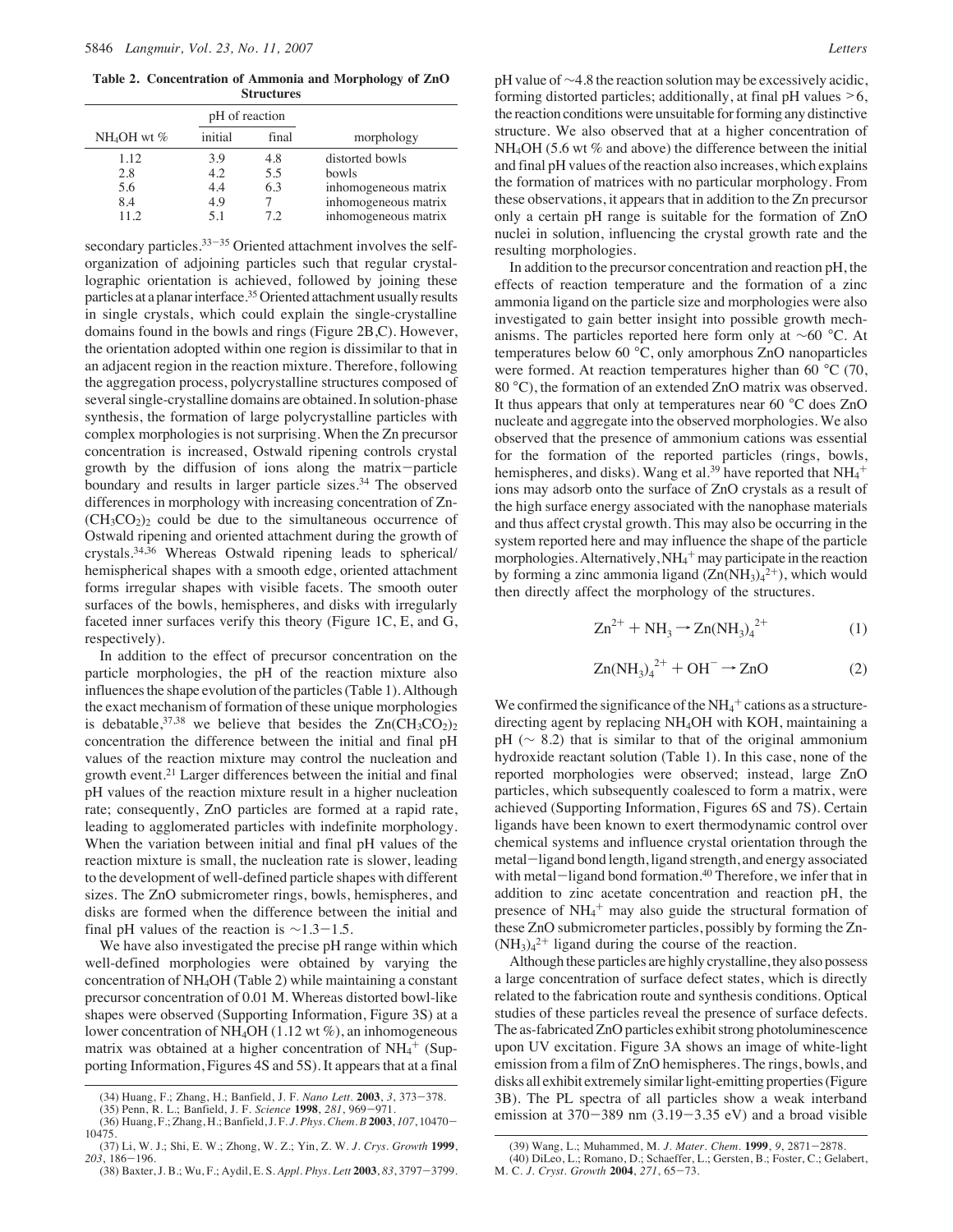

**Figure 3.** (A) Fluorescence image of ZnO hemispheres emitting white light upon UV excitation. (B) PL spectra of the observed ZnO particles normalized relative to particle concentration: (a) rings, (b) bowls,  $(c)$  hemispheres, and  $(d)$  disks. Weak interband emission is observed at 370-389 nm, and strong visible emission centered at ∼558 nm. The spectra are offset for clarity. (C) Energy diagram of defect states in ZnO.

band centered at ∼558 nm (2.22 eV). The visible band spans from ∼420 to 700 nm for all ZnO particle morphologies reported here.

Various explanations have been proposed for the white-light emission from ZnO based on oxygen or zinc defect states. The broadband visible-light emission observed in these particles may be attributable to a combination of oxygen interstitial defects  $(O_i)$  and antisite oxygen defects  $(O_{Zn})$ .<sup>1,41</sup> Oxygen interstitial defects have been reported to be responsible for yellow emission, and antisite oxygen defects cause green emission as illustrated in the energy diagram of ZnO defect levels (Figure 3C). A photogenerated hole is trapped at the surface by interstitial oxygen defects or antisite oxygen defects; it then migrates to deeply trapped levels located above the valence band. Broad visible emission occurs when the photogenerated hole trapped in a deep level recombines with a photogenerated electron trapped in a shallow level (levels 1 and 2, respectively).<sup>1,42</sup> Depending on the temperature and the presence of oxygen during sample preparation, a mixture of oxygen defect states can be created, many of which can produce visible light. The precise origin of the broadband emission from these unique particles is still under investigation, yet the large ratio of the visible PL intensity to the interband PL intensity in these polycrystalline structures indicates the presence of a large number of surface defects.

#### **Conclusions**

In summary, by controlling the growth kinetics through precursor concentration, reaction temperature, pH, and the type and concentration of ions present in solution, we have fabricated ZnO submicrometer particles including rings, bowls, hemispheres, and disks of varying aspect ratio. The broad emission from the ZnO particles covering most of the visible region may be attributable to a combination of oxygen defect states resulting from the fabrication conditions. Future studies may be useful in advancing our understanding of the growth mechanism of hemispherical ZnO particles in comparison to that of rod- or ribbonlike ZnO particles. In addition, future studies of the properties of these ZnO particles may lead to the development of economical, white-light-emitting materials for solid-state lighting applications.

**Acknowledgment.** We gratefully acknowledge NSF (EEC-0304097), AFOSR (F49620-03-C-0068), the Robert A. Welch Foundation (C-1220), and MURI (W911NF-04-01-0203) for financial support. We thank William Deery, Peter Loos, Joseph Cole, Nathaniel Grady, and Bruce Brinson for their assistance.

**Supporting Information Available:** SEM images of ZnO particles with varied morphologies obtained under different conditions. This material is available free of charge via the Internet at http://pubs. acs.org.

#### LA070146C

<sup>(41)</sup> Greene, L. E.; Law, M.; Goldberger, J.; Kim, F.; Johnson, J. C.; Zhang, Y.; Saykally, R. J.; Yang, P. *Angew. Chem., Int. Ed.* **2003**, *42*, 3031-3034.

<sup>(42)</sup> Kahn, M. L.; Cardinal, T.; Bousquet, B.; Monge, M.; Jubera, V.; Chaudret, B. *ChemPhysChem* **2006**, *7*, 2392-2397.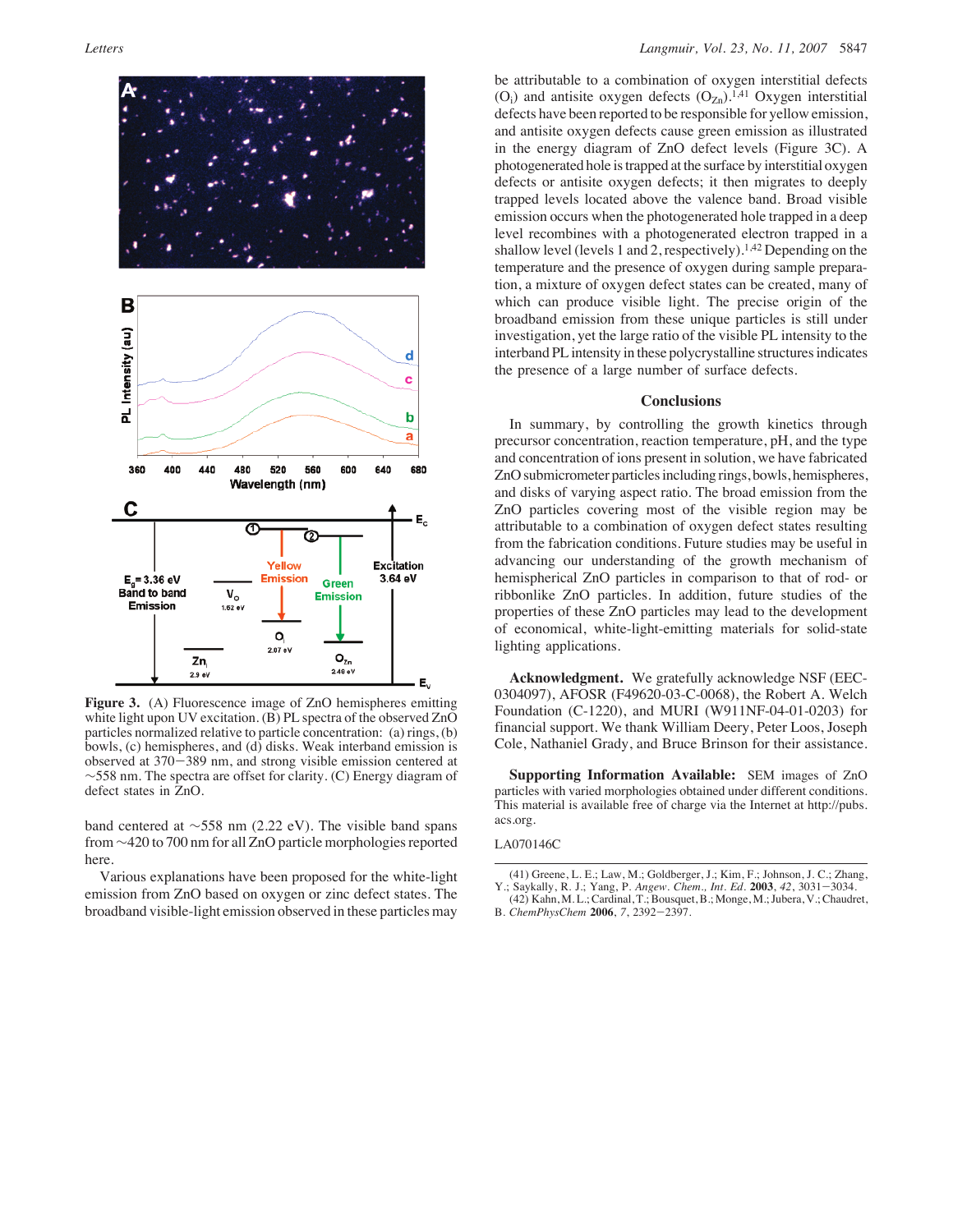# **Supporting Information**

## **A Facile Chemical Approach to ZnO Submicron Particles with Controllable Morphologies**

*Rizia Bardhan1,4, Hui Wang1,4, Felicia Tam2,4,* and *Naomi J. Halas1,3,4,*\*

<sup>1</sup> Department of Chemistry, <sup>2</sup> Department of Physics, <sup>3</sup> Department of Electrical and Computer Engineering, and *<sup>4</sup>*the Laboratory for Nanophotonics, Rice University, Houston, TX 77005 \* Corresponding author



**Figure 1S:** Irregular ZnO nanoparticles obtained at 0.001 M of Zn(CH<sub>3</sub>CO<sub>2</sub>)<sub>2</sub>



**Figure 2S:** Agglomerated ZnO particles obtained at  $0.04M$  of  $Zn(CH_3CO_2)_2$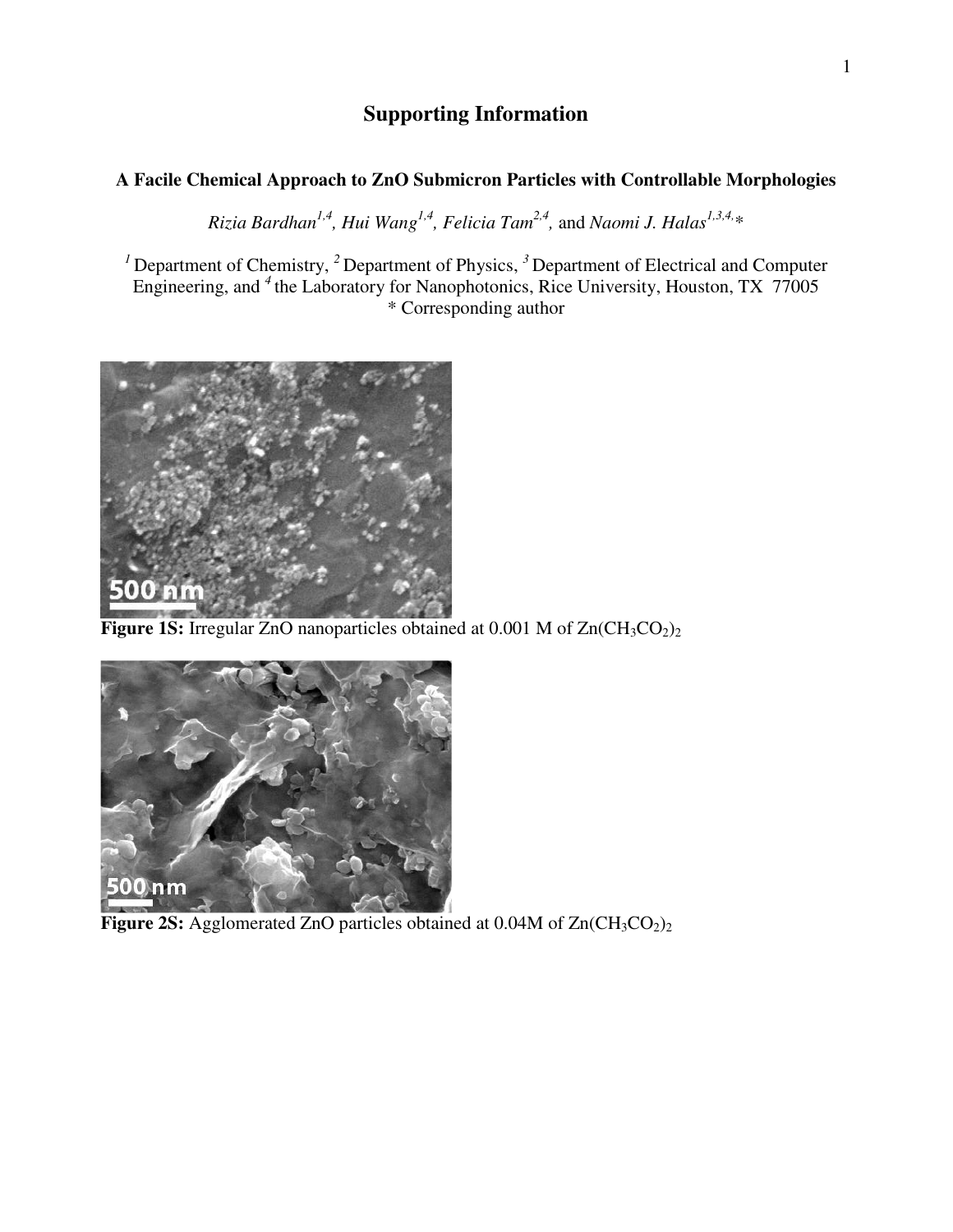

**Figure 3S:** Distorted bowl-like shapes obtained at lower concentration of NH<sub>4</sub>OH (1.12 wt %)



**Figure 4S:** Inhomogeneous matrix obtained at 5.6 wt % of NH<sub>4</sub>OH



**Figure 5S:** Matrix obtained at higher concentration of NH<sub>4</sub>OH (8.4 wt % and 11.2 wt %)